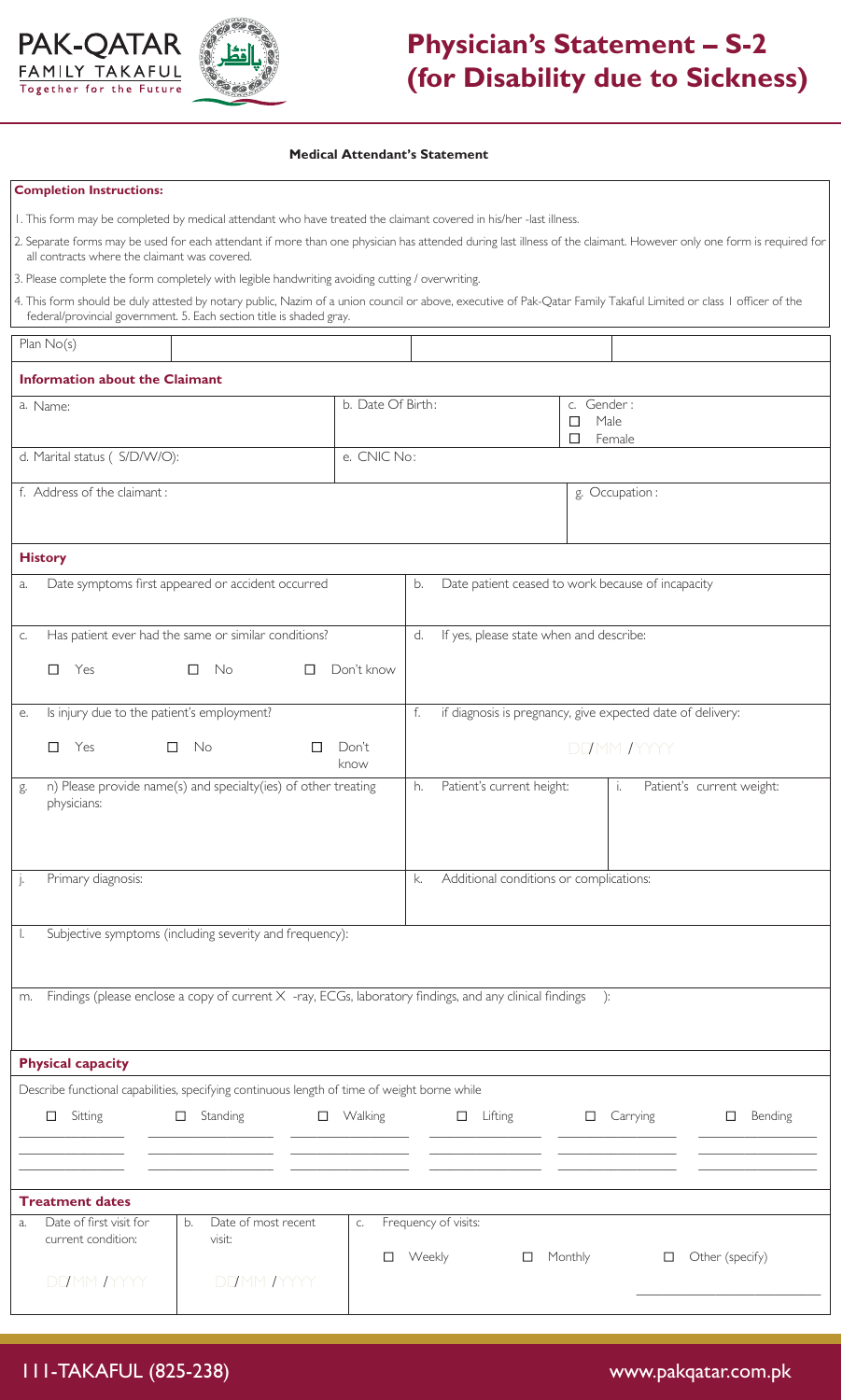| Nature of Treatment                                                                                                                                                                                                                                                                                                                                                                                                                                                                    |                          |                                             |                                                   |        |                                                                     |                         |
|----------------------------------------------------------------------------------------------------------------------------------------------------------------------------------------------------------------------------------------------------------------------------------------------------------------------------------------------------------------------------------------------------------------------------------------------------------------------------------------|--------------------------|---------------------------------------------|---------------------------------------------------|--------|---------------------------------------------------------------------|-------------------------|
| Medications (including prescribed dosages):<br>a.                                                                                                                                                                                                                                                                                                                                                                                                                                      |                          | Surgeries (completed or anticipated):<br>b. |                                                   |        |                                                                     |                         |
| Other:<br>C.                                                                                                                                                                                                                                                                                                                                                                                                                                                                           |                          |                                             | Is patient following recommended treatment?<br>d. |        |                                                                     |                         |
|                                                                                                                                                                                                                                                                                                                                                                                                                                                                                        |                          |                                             |                                                   | □      | Yes<br>$\Box$ No (please elaborate)                                 |                         |
|                                                                                                                                                                                                                                                                                                                                                                                                                                                                                        |                          |                                             |                                                   |        |                                                                     |                         |
| <b>Confinement to Hospital (If Applicable)</b>                                                                                                                                                                                                                                                                                                                                                                                                                                         |                          |                                             |                                                   |        |                                                                     |                         |
| Name of Hospital                                                                                                                                                                                                                                                                                                                                                                                                                                                                       | Date From                | Date To                                     |                                                   |        | Treatment Provided                                                  |                         |
|                                                                                                                                                                                                                                                                                                                                                                                                                                                                                        |                          |                                             |                                                   |        |                                                                     |                         |
|                                                                                                                                                                                                                                                                                                                                                                                                                                                                                        |                          |                                             |                                                   |        |                                                                     |                         |
|                                                                                                                                                                                                                                                                                                                                                                                                                                                                                        |                          |                                             |                                                   |        |                                                                     |                         |
| <b>Cardiac (if applicable)</b>                                                                                                                                                                                                                                                                                                                                                                                                                                                         |                          |                                             |                                                   |        |                                                                     |                         |
| Please forward copies of exercise stress<br>a.<br>test, angiogram, or other relevant<br>documentation.                                                                                                                                                                                                                                                                                                                                                                                 |                          |                                             |                                                   |        | Functional capacity (as defined by the New York Heart Association): |                         |
|                                                                                                                                                                                                                                                                                                                                                                                                                                                                                        |                          |                                             |                                                   |        |                                                                     |                         |
| Last three blood pressure readings<br>b.<br>(indicate dates):                                                                                                                                                                                                                                                                                                                                                                                                                          | $\overline{\phantom{0}}$ |                                             |                                                   |        |                                                                     |                         |
| $\left  \right)$<br><u> 1989 - Johann John Harry Hermer (d. 1989)</u>                                                                                                                                                                                                                                                                                                                                                                                                                  |                          |                                             |                                                   |        |                                                                     |                         |
| 2)<br>$\begin{tabular}{lllllllllllll} \multicolumn{3}{l}{} & \multicolumn{3}{l}{} & \multicolumn{3}{l}{} & \multicolumn{3}{l}{} & \multicolumn{3}{l}{} & \multicolumn{3}{l}{} & \multicolumn{3}{l}{} & \multicolumn{3}{l}{} & \multicolumn{3}{l}{} & \multicolumn{3}{l}{} & \multicolumn{3}{l}{} & \multicolumn{3}{l}{} & \multicolumn{3}{l}{} & \multicolumn{3}{l}{} & \multicolumn{3}{l}{} & \multicolumn{3}{l}{} & \multicolumn{3}{l}{} & \multicolumn{3}{l}{} & \multicolumn{3}{l$ |                          |                                             |                                                   |        |                                                                     |                         |
| 3)                                                                                                                                                                                                                                                                                                                                                                                                                                                                                     |                          |                                             |                                                   |        |                                                                     |                         |
|                                                                                                                                                                                                                                                                                                                                                                                                                                                                                        |                          |                                             |                                                   |        |                                                                     |                         |
| <b>Progress</b>                                                                                                                                                                                                                                                                                                                                                                                                                                                                        |                          |                                             |                                                   |        |                                                                     |                         |
| Has patient :                                                                                                                                                                                                                                                                                                                                                                                                                                                                          |                          |                                             |                                                   |        |                                                                     |                         |
| $\Box$<br>recovered?                                                                                                                                                                                                                                                                                                                                                                                                                                                                   | improved?<br>$\Box$      |                                             |                                                   | $\Box$ | not improved?                                                       | retrogressed?<br>$\Box$ |
| Mental/nervous impairment (if applicable)                                                                                                                                                                                                                                                                                                                                                                                                                                              |                          |                                             |                                                   |        |                                                                     |                         |
| Precipitating chronological events:<br>a.                                                                                                                                                                                                                                                                                                                                                                                                                                              |                          |                                             |                                                   |        |                                                                     |                         |
|                                                                                                                                                                                                                                                                                                                                                                                                                                                                                        |                          |                                             |                                                   |        |                                                                     |                         |
| Pre-morbid personality:<br>b.                                                                                                                                                                                                                                                                                                                                                                                                                                                          |                          |                                             |                                                   |        |                                                                     |                         |
| Relevant current dynamics:<br>c.                                                                                                                                                                                                                                                                                                                                                                                                                                                       |                          |                                             |                                                   |        |                                                                     |                         |
|                                                                                                                                                                                                                                                                                                                                                                                                                                                                                        |                          |                                             |                                                   |        |                                                                     |                         |
| Changes in ADL habits:<br>d.                                                                                                                                                                                                                                                                                                                                                                                                                                                           |                          |                                             |                                                   |        |                                                                     |                         |
|                                                                                                                                                                                                                                                                                                                                                                                                                                                                                        |                          |                                             |                                                   |        |                                                                     |                         |
| Progress with treatment plan:<br>e.                                                                                                                                                                                                                                                                                                                                                                                                                                                    |                          |                                             |                                                   |        |                                                                     |                         |
| f.<br>Are patient's symptoms due to drug or alcohol abuse?<br>If yes, is patient enrolled in a substance abuse programme?<br>g.                                                                                                                                                                                                                                                                                                                                                        |                          |                                             |                                                   |        |                                                                     |                         |
| Yes<br>$\Box$<br>□<br>No                                                                                                                                                                                                                                                                                                                                                                                                                                                               |                          |                                             | $\Box$<br>Yes                                     |        | $\Box$<br>No                                                        |                         |
|                                                                                                                                                                                                                                                                                                                                                                                                                                                                                        |                          |                                             |                                                   |        |                                                                     |                         |
| If yes to g, state facility:<br>h.                                                                                                                                                                                                                                                                                                                                                                                                                                                     |                          |                                             |                                                   |        |                                                                     |                         |
|                                                                                                                                                                                                                                                                                                                                                                                                                                                                                        |                          |                                             |                                                   |        |                                                                     |                         |
| <b>Restrictions</b>                                                                                                                                                                                                                                                                                                                                                                                                                                                                    |                          |                                             |                                                   |        |                                                                     |                         |
| What precisely is preventing your patient from returning to work?                                                                                                                                                                                                                                                                                                                                                                                                                      |                          |                                             |                                                   |        |                                                                     |                         |
|                                                                                                                                                                                                                                                                                                                                                                                                                                                                                        |                          |                                             |                                                   |        |                                                                     |                         |
| <b>Prognosis</b>                                                                                                                                                                                                                                                                                                                                                                                                                                                                       |                          |                                             |                                                   |        |                                                                     |                         |
| Prognosis for medical recovery:                                                                                                                                                                                                                                                                                                                                                                                                                                                        |                          |                                             |                                                   |        |                                                                     |                         |
|                                                                                                                                                                                                                                                                                                                                                                                                                                                                                        |                          |                                             |                                                   |        |                                                                     |                         |
| Other factors affecting recovery:                                                                                                                                                                                                                                                                                                                                                                                                                                                      |                          |                                             |                                                   |        |                                                                     |                         |
|                                                                                                                                                                                                                                                                                                                                                                                                                                                                                        |                          |                                             |                                                   |        |                                                                     |                         |